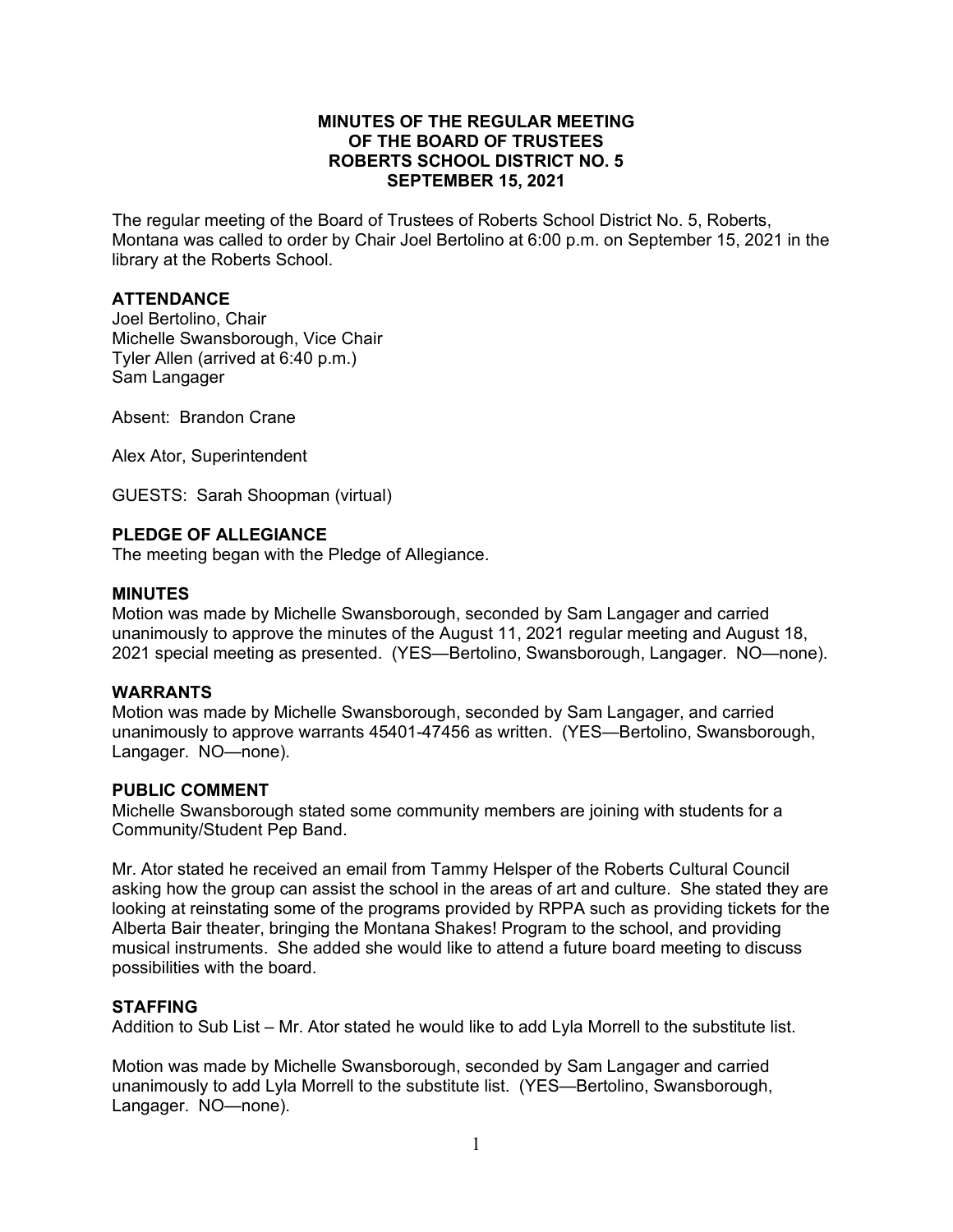### **NEW BUSINESS**

BUS ROUTE AMENDMENTS – Mr. Ator stated we have made some tweaks to the bus routes and he may have a recommendation for an amendment in the future.

BIDS FOR BATHROOM REMODEL – Mr. Ator stated he has been trying to get a bid on finishing up the bathroom but has not been able to find anyone interested.

BIDS FOR LITERACY BUS – Mr. Ator stated the district's grant leadership team and the state grant team have approved a bid for the lease of a non-CDL oversized van we can use to transport students to the Boys and Girls Club. He stated at the end of the lease period, the district will buy out the rest of the lease.

Motion was made by Michelle Swansborough, seconded by Sam Langager and carried unanimously to approve the bid for a three-year lease of a non-CDL oversized van with the district making the final buyout at the end of the lease. (YES—Bertolino, Swansborough, Langager. NO—none).

## **OLD BUSINESS**

CONSIDERATION OF SABBATICAL – Mr. Ator stated this topic once again needs to be tabled.

## **SUPERINTENDENT REPORT**

LITERACY REPORT – Mr. Ator reported the following for the literacy grant:

- 1. Sixteen staff members attended the Big Sky Literacy Conference.
- 2. MAP and Dibels testing is about half done and when completed, we will review the information and set staff goals for fall.
- 3. We are closing out the first MCLP grant this month and beginning the new grant.

ACTIVITY REPORT – Sarah Shoopman reported the following for Activities:

- 1. There are 16 girls participating in junior high volleyball and 18 in high school volleyball.
- 2. Roberts will be hosting a volleyball tournament on October 2.
- 3. Roberts will be the second site for district volleyball if we have to split sites as last year.
- 4. 4-C conference voted to start rotating the district tournament to include Absarokee, Bridger, and Roberts.
- 5. Four boys are playing elementary/junior high football in Red Lodge and 5 are playing high school football.
- 6. We have one high school cross country runner and seven elementary/junior high runners.
- 7. FFA and BPA are up and running.
- 8. Athletic competitions will be broadcast on NFHS again this year.
- 9. Miss Wilson has started play practice for the production on October 14.

FACILITIES – Mr. Ator stated work on the hallways is basically done but continues on the bathroom.